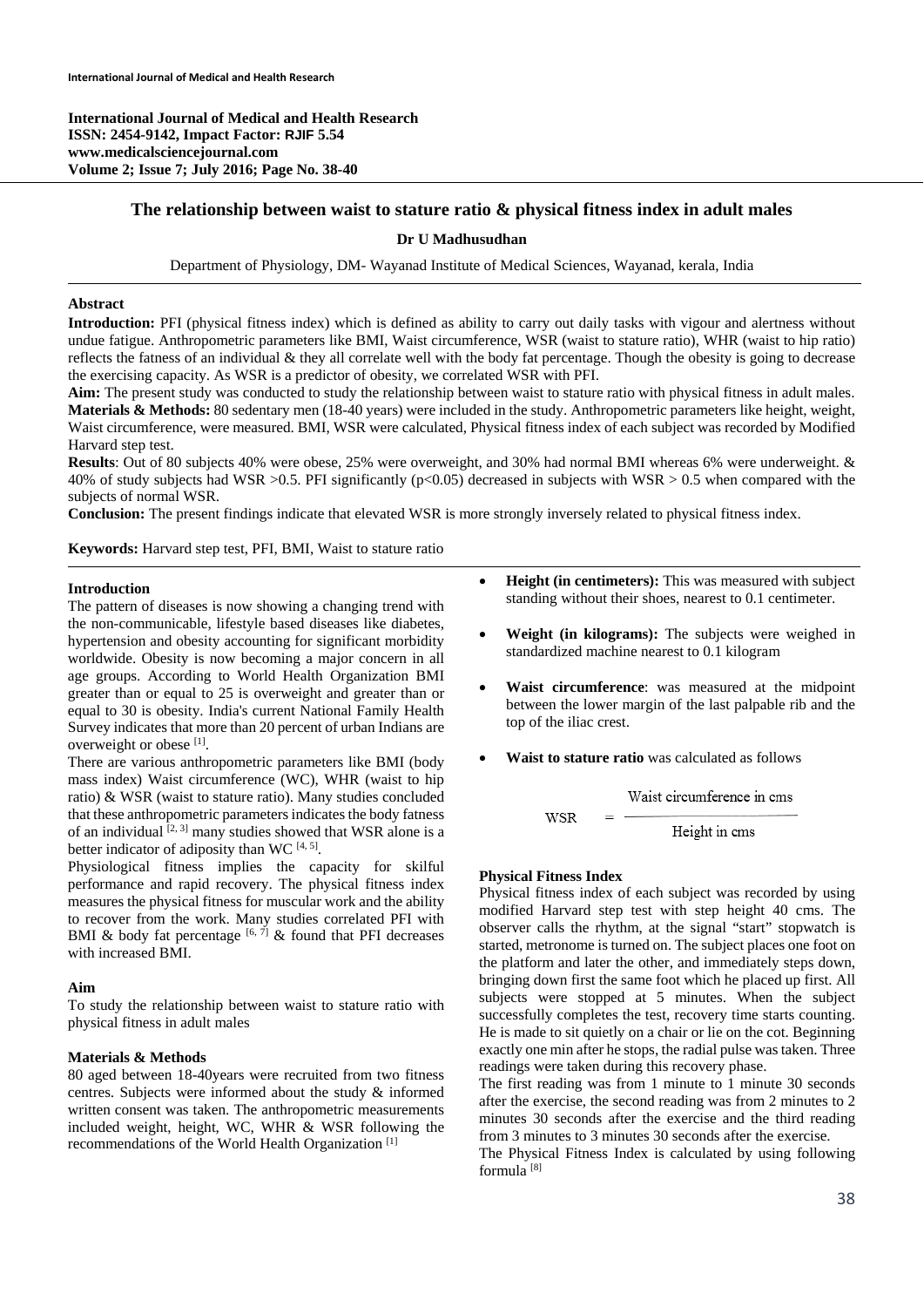Duration of exercise in seconds x 100

2 x Sum of the three half minute post exercise pulse counts

#### **Statistics**

 $PFI =$ 

SPSS 16.5 version of statistical package was used for analysis of the data. Descriptive statistics and t test and analysis of variance was used.

#### **Results**

Majority of our study population (52.5%) were between 21- 30yrs of age group, very few (12.5%) were below 20yrs (Table 1). Most of the subjects (55%) had WSR more than 0.5 & categorised to group 1. Remaining 45% of subjects had normal WSR (<0.5) categorised to group 2 (table 3). We found that PFI in group  $1(81.23)$  was significantly  $(p<0.05)$  less than group 2(90.03) described in table 3. Majority of the study subjects (73.5%) had fair PFI only few (5%) had excellent PFI (Table 4)

**Table 1:** Age Wise Distribution Of Study Population

| Age Groups (In years) | Study group n=80 |
|-----------------------|------------------|
|                       | $8(10\%)$        |
| $21 - 30$             | 44 (55%)         |
| $31-40$               | 28 (35%)         |

**Table 2:** Variables among Study Population

| <b>VARIABLES</b> |                   |
|------------------|-------------------|
| HEIGHT(cms)      | $161.32 \pm 5.13$ |
| WEIGHT(kg)       | $68.8 \pm 4.65$   |
| BMI $(kg/m2)$    | $26.39 \pm 1.17$  |
| WC(cms)          | $88.85 \pm 7.13$  |
| WHR              | $0.85 \pm 2.07$   |
| <b>WSR</b>       | $0.54 + 4.00$     |

WC – waist circumference, WHR – Waist to hip ratio, WSR – weight to stature ratio

**Table 3:** Comparison Of Pfi In 2 Different Groups

|     | Group 1<br>$Wsr$ (>0.5) n=44 | Group 2<br>Wsr $(0.5)$ n=36 | t value |
|-----|------------------------------|-----------------------------|---------|
| PFI | $94.4 \pm 6.20$              | $101.2 \pm 5.82$            | $6.56*$ |

**Table 4:** Pfi Rating According To Modified Harvard Step Test

| <b>PFI</b> ratings |             | Study subjects $(\% )$ n=80 |
|--------------------|-------------|-----------------------------|
| Excellent          | >115        |                             |
| Good               | $103 - 115$ | 11.25                       |
| Fair               | 91-102      | 73.75                       |
| Poor               | -91         | 10                          |

#### **Discussion**

The main finding of the study was that higher the WSR lower the physical fitness index, as WSR is a direct measure of individual's fatness. It is known that overweight and obese individual exhibit lower levels of physical fitness.A faster heart rate was observed in the group with lower physical fitness. [9] Caloric intake was directly related to measure the fitness and inversely related to fitness [10].

Increased BMI was significantly associated with lower cardiorespiratory fitness <sup>[11]</sup>. So the heart rate of subjects with high WSR returned to the baseline late when compared to the subjects with normal WSR.

Studies have shown that short and long term beneficial effects of a combined dietary-behavioral-physical activity intervention among obese children  $[12]$ . These results highlight the importance of multidisciplinary programs for treatment of childhood obesity and emphasize their encouraging long term effects.

The Harvard test is a submaximal fitness test, as it predicts cardiovascular fitness (endurance) from the rise of heart rate during moderate exercise, rather than exercise to exertion. This makes it a very popular fitness test with health clubs, schools and colleges [8].

Many studies have studied the effect of different intensities of aerobic exercises on PFI & showed that high intensity exercise are better than low intensity exercise in improving PFI  $^{[13, 14]}$ .

## **Conclusion**

So we should encourage obese / overweight people to undergo high intensity aerobic training to reduce their body fat percentage, BMI & also to improve their aerobic fitness & Physical fitness index.

#### **References**

- 1. WHO expert consultation appropriate body mass index for Asian populations & its implications for policy & intervention strategies. The Lancet, 2004, 157-63.
- 2. Revathi devi ML, Madhusudhan U, Purushothama SM, Manjunatha SN. Relationship of Body mass index to body fat percentage A population based study biomedicine 2015; 35(1):45-9.
- 3. Neovius M. BMI, waist-circumference and waist-hip-ratio as diagnostic tests for fatness in adolescents Int J Obes (Lond). 2005; 2:163-9.
- 4. Ashwell M, Gunn P, Gibson S. Waist-to-height ratio is a better screening tool than waist circumference and BMI for adult cardiometabolic risk factors: systematic review and meta-analysis. Obesity Reviews, 2012; 13:275-86.
- 5. McCarthy HD, Ashwell M. study of central fatness using waist-to-height ratios in UK children and adolescents over two decades supports the simple message--'keep your waist circumference to less than half your height' International Journal of Obesity. 2006; 30(6):988-92.
- 6. Amita K Mevada, Toral Goswami, Sobha Naik JM, Jadeja. correlation between physical fitness and body mass index in adult population IJBP 2014; 3(1):213-18.
- 7. Timothy R. Relationship of Physical Fitness vs Body Mass Index with Coronary Artery Disease and Cardiovascular Events in Women JAMA. 2004; 292(10):1179-87.
- 8. Sunil KR Das, Susmita Mahapatra, Goutam Bhattacharya, Debatri Mukherjee. Determination of Physical Fitness Index (PFI) with modified Harvard Step Test (HST) in young men and women. Indian J Physiol and Allied Science. 1993; 47(2):73-6.
- 9. Anabel N Rodrigues, Anselmo Jose Perez, Luciana Carlett, Nazare S Bissoli. The association between cardiorespiratory fitness and cardiovascular risk in adolescents. J Paediatria (Rioj). 2007; 83(5):1-12.
- 10. Lattery S, Martha L, Jacobs, David R Jr. The interrelationship of physical activity, physical fitness and body measurements. Medicine and Science in Sports and Exercise, 1987; 19(6):564-9.